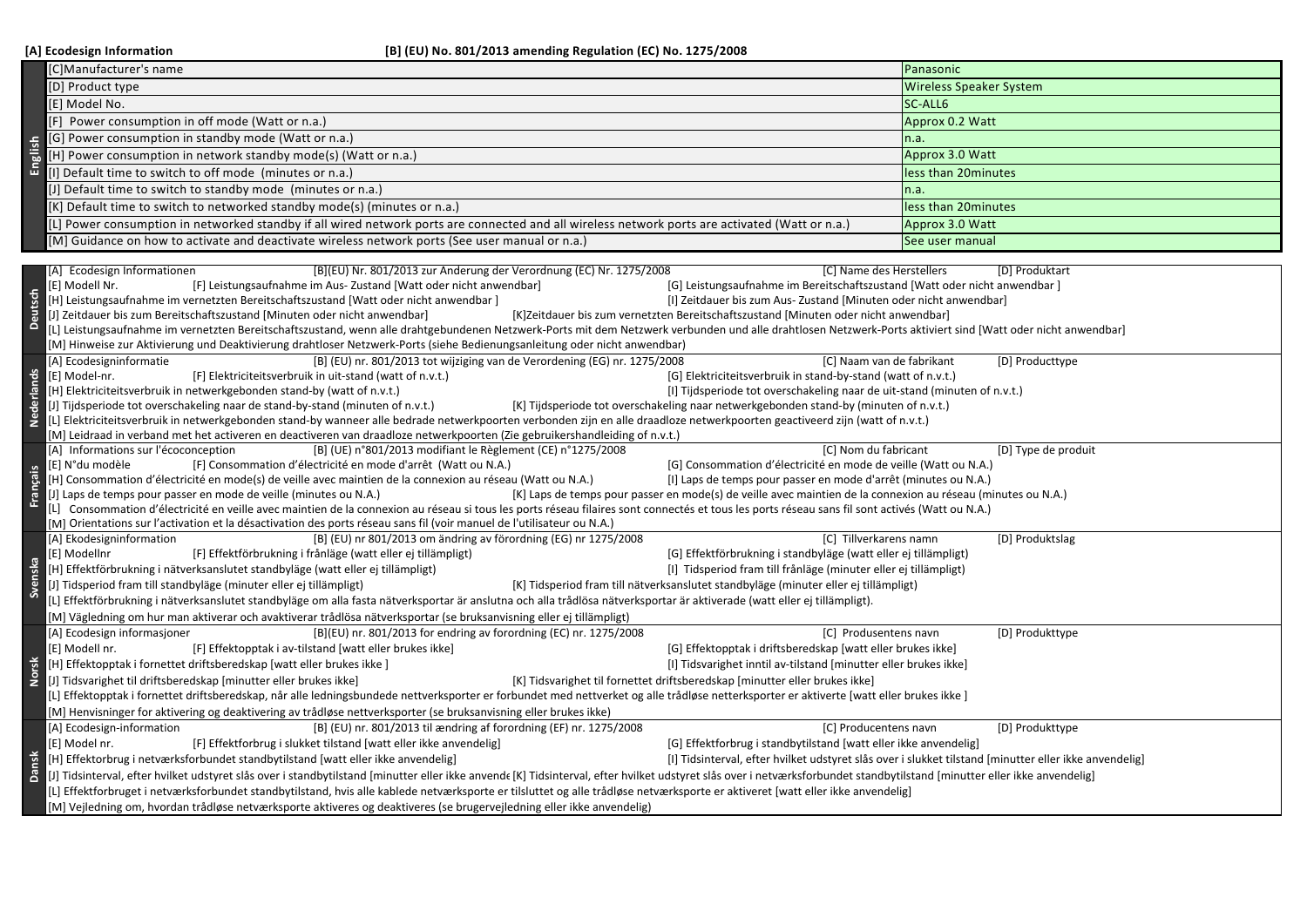|           | [B] Reglamento (UE) n° 801/2013 por el que se modifica el Reglamento (CE) n° 1275/2008<br>[C] Nombre del fabricante<br>[A] Información de diseño ecológico<br>[D] Tipo del producto                                            |  |  |  |  |
|-----------|--------------------------------------------------------------------------------------------------------------------------------------------------------------------------------------------------------------------------------|--|--|--|--|
|           | [E] nº de modelo<br>[F] Consumo eléctrico en modo desactivado [en vatios o no aplicable]<br>[G] Consumo eléctrico del producto en modo preparado [en vatios o no aplicable]                                                    |  |  |  |  |
|           | [H] Consumo eléctrico del producto en modo preparado en red [en vatios o no aplicable]<br>[I] Plazo transcurrido hasta el modo desactivado [en minutos o no aplicable]                                                         |  |  |  |  |
| Español   | [J] Plazo transcurrido hasta el modo preparado [en minutos o no aplicable]<br>[K] Plazo transcurrido hasta el modo preparado en red [minutos o no aplicable]                                                                   |  |  |  |  |
|           | [L] Consumo eléctrico del producto en modo preparado en red si todos los puertos de red alámbricos están conectados y todos los puertos de red inalámbricos están activados [en vatios o no aplicable]                         |  |  |  |  |
|           | [M] Orientaciones sobre cómo activar y desactivar los puertos de red inalámbricos (véase manual de usuario o no aplicable)                                                                                                     |  |  |  |  |
|           | [B] (EU) n.º 801/2013 para alteração do regulamento (EC) n.º 1275/2008<br>[A] Informações Ecodesign<br>[C] Nome do fabricante<br>[D] Tipo de produto                                                                           |  |  |  |  |
|           | [E] Modelo n.º<br>[F] Potência absorvida no estado desligado [Watts ou não aplicável]<br>[G] Potência absorvida no estado operacional [Watts ou não aplicável]                                                                 |  |  |  |  |
| Português | [H] Potência absorvida no estado operacional em rede [Watts ou não aplicável]<br>[I] Tempo até ao estado desligado [minutos ou não aplicável]                                                                                  |  |  |  |  |
|           | [J] Tempo até ao estado operacional [minutos ou não aplicável]<br>[K] Tempo até ao estado operacional em rede [minutos ou não aplicável]                                                                                       |  |  |  |  |
|           | [L] Potência absorvida em estado operacional em rede, quando todas as portas de rede com fios estiverem ligadas à rede e todas as portas de rede sem fios estiverem ativadas [Watts ou não aplicável]                          |  |  |  |  |
|           | [M] Indicações relativamente à ativação e desativação de portas de rede sem fios (ver manual de instruções ou não aplicável)                                                                                                   |  |  |  |  |
| taliano   | [B] (UE) N. 801/2013 recante modifica del regolamento (CE) n. 1275/2008<br>[C] Nome del fabbricante<br>[A] Informazioni progettazione ecocompatibile<br>[D] Tipo di prodotto                                                   |  |  |  |  |
|           | [F] Consumo di energia elettrica in modo spento [Watt o non applicabile]<br>[G] Consumo di energia elettrica in modo stand-by [Watt o non applicabile]<br>[E] Modello n.                                                       |  |  |  |  |
|           | [H] Consumo di energia elettrica dalla rete in modo stand-by [Watt o non applicabile]<br>[I] Lasso di tempo fino al modo spento [minuti o non applicabile]                                                                     |  |  |  |  |
|           | [J] Lasso di tempo fino al modo stand-by [minuti o non applicabile]<br>[K] Lasso di tempo fino al modo stand-by in rete [minuti o non applicabile]                                                                             |  |  |  |  |
|           | [L] Consumo di energia elettrica dalla rete in modo stand-by quando tutte le porte di accesso alla rete cablata sono collegate e quando tutte le porte di accesso alla rete senza fili sono attivate [Watt o non applicabile]  |  |  |  |  |
|           | [M] Informazioni su come attivare e disattivare le porte della rete senza fili (si vedano le istruzioni per l'uso o non applicabile)                                                                                           |  |  |  |  |
|           | [Β] (ΕΕ) αριθ. 801/2013 της Επιτροπής περί τροποποίησης του κανονισμού (ΕΚ) αριθ. 1275/2008 της Επιτροπής<br>[C] Όνομα του κατασκευαστή<br>[Α] Πληροφορίες οικολογικού σχεδιασμού                                              |  |  |  |  |
|           | [D] Τύπος προϊόντος<br>[E] Αρ. μοντέλου<br>[F] Κατανάλωση ηλεκτρικής ενέργειας σε λειτουργία απενεργοποίησης [Watt ή μη εφαρμόσιμο]                                                                                            |  |  |  |  |
|           |                                                                                                                                                                                                                                |  |  |  |  |
| Ελληνική  | [G] Κατανάλωση ηλεκτρικής ενέργειας σε λειτουργία αναμονής [Watt ή μη εφαρμόσιμο]<br>[Η] Κατανάλωση ηλεκτρικής ενέργειας σε δικτυωμένη λειτουργία αναμονής [Watt ή μη εφαρμόσιμο]                                              |  |  |  |  |
|           | [Ι] Χρονική διάρκεια μέχρι τη λειτουργία απενεργοποίησης [λεπτά ή μη εφαρμόσιμο]                                                                                                                                               |  |  |  |  |
|           | [J] Χρονική διάρκεια μέχρι τη λειτουργία ετοιμότητας [λεπτά ή μη εφαρμόσιμο]<br>[Κ] Χρονική διάρκεια μέχρι τη δικτυωμένη λειτουργία ετοιμότητας [λεπτά ή μη εφαρμόσιμο]                                                        |  |  |  |  |
|           | [L] Κατανάλωση ηλεκτρικής ενέργειας σε δικτυωμένη λειτουργία αναμονής, όταν όλες οι ενσύρματες θύρες δικτύου είναι συνδεδεμένες με το δίκτυο και όλες οι ασύρματες θύρες δικτύου είναι ενεργοποιημένες [Watt ή μη εφαρμόσιμο]  |  |  |  |  |
|           | [Μ] Υποδείξεις για την ενεργοποίηση και απενεργοποίηση ασύρματων θυρών δικτύου (βλ. Οδηγίες χρήσης ή μη εφαρμόσιμο)                                                                                                            |  |  |  |  |
|           | [B] (EU) nr. 801/2013 asetuksen (EY) 1275/2008 muutokseen<br>[C] Valmistajan nimi<br>[A] Ecodesign - tiedot<br>[D] Tuotelaji                                                                                                   |  |  |  |  |
|           | [F] Tehonkulutus pois kytketyssä tilassa [watti tai ei soveltuva]<br>[G] Verkkovalmiustilan tehonkulutus [minuutit tai ei soveltuva]<br>[E] Tyyppi nr.                                                                         |  |  |  |  |
| Suomi     | [H] Tehonkulutus verkkovalmiustilassa [watti tai ei soveltuva ]<br>[I] Aikaväli pois-tilassa [minuutit tai ei soveltuva]                                                                                                       |  |  |  |  |
|           | [J] Aikaväli valmiustilaan saakka [minuutit tai ei soveltuva]<br>[K] Aikaväli verkkovalmiustilaan saakka [minuutit tai ei soveltuva]                                                                                           |  |  |  |  |
|           | [L] Verkkovalmiustilan tehonkulutus, kun kaikki kiinteästi kytketyt verkkoportit on kytketty päälle ja kaikki langattomat verkkoportit on kytketty käyttöön [watti tai ei soveltuva ]                                          |  |  |  |  |
|           | [M] Ohjeistus siitä, miten langattomat verkkoportit kytketään käyttöön tai poistetaan käytöstä [katso käyttöohje tai ei soveltuva]                                                                                             |  |  |  |  |
|           | [A] Informacje dotyczące ekoprojektu<br>[B] Rozporządzenie Komisji (UE) nr 801/2013 zmieniające rozporządzenie (WE) nr 1275/2008<br>[D] Rodzaj produktu<br>[C] Nazwa producenta                                                |  |  |  |  |
|           | [F] Zużycie energii elektrycznej przez produkt w trybie wyłączenia [wyrażone w watach lub nie ma zastosowania]<br>[E] Numer modelu                                                                                             |  |  |  |  |
|           | [G] Zużycie energii elektrycznej przez produkt w trybie czuwania [wyrażone w watach lub nie ma zastosowania]                                                                                                                   |  |  |  |  |
|           | [H] Zużycie energii elektrycznej przez produkt w trybie czuwania przy podłączeniu do sieci [wyrażone w watach lub nie ma zastosowania]                                                                                         |  |  |  |  |
| Polski    | [I] Czas, po upływie którego urządzenie przechodzi w tryb wyłączenia [wyrażony w minutach nie ma zastosowania]                                                                                                                 |  |  |  |  |
|           | [s] Czas, po upływie którego urządzenie przechodzi w tryb czuwania [wyrażony w minutach lub nie ma zastosowania]                                                                                                               |  |  |  |  |
|           | [K] Czas, po upływie którego urządzenie przechodzi w stan zapewniający tryb czuwania przy podłączeniu do sieci [wyrażony w minutach lub nie ma zastosowania]                                                                   |  |  |  |  |
|           | [L] Zużycie energii elektrycznej przez produkt w trybie czuwania przy podłączeniu do sieci, w przypadku gdy wszystkie porty sieci przewodowej są podłączone i gdy wszystkie porty sieci bezprzewodowej są włączone [wyrażone w |  |  |  |  |
|           | [M] Wskazówki dotyczące sposobu włączania i wyłączania portów sieci bezprzewodowej (patrz instrukcja obsługi lub nie ma zastosowania)                                                                                          |  |  |  |  |
|           | [A] Informace o ekodesignu<br>[B]Nařízení Komise (EU) č. 801/2013, kterým se mění nařízení (ES) č. 1275/2008<br>[C] Jméno výrobce<br>[D] Druh produktu                                                                         |  |  |  |  |
|           | [E] Model č.<br>[F] Spotřeba elektrické energie zařízení ve vypnutém stavu [ve wattech nebo nelze použít]<br>[G] Spotřeba elektrické energie výrobku v pohotovostním režimu [ve wattech nebo nelze použít]                     |  |  |  |  |
|           | [H] Spotřeba elektrické energie v pohotovostním režimu při připojení na síť [ve wattech nebo nelze použít]<br>[I] Doba, po jejímž uplynutí dojde k přepnutí do vypnutého stavu [v minutách nebo nelze použít]                  |  |  |  |  |
|           | [J] Doba, po jejímž uplynutí dojde k přepnutí zařízení do pohotovostního režimu [v minutách nebo nelze použít]                                                                                                                 |  |  |  |  |
|           | [K]Doba, po jejímž uplynutí dojde k přepnutí do pohotovostního režimu při připojení na síť [v minutách nebo nelze použít]                                                                                                      |  |  |  |  |
|           | [L] Spotřeba elektrické energie v pohotovostním režimu při připojení na síť, když jsou všechny pevné síťové porty připojeny a všechny bezdrátové síťové porty aktivovány [ve wattech nebo nelze použít]                        |  |  |  |  |
|           | [M] Pokyny k aktivaci a deaktivaci bezdrátových síťových portů (viz uživatelský návod nebo nelze použít)                                                                                                                       |  |  |  |  |
|           | [A] Informații Ecodesign<br>[B] (UE) nr. 801/2013 pentru modificarea ordonanței (CE) nr. 1275/2008<br>[C] Numele producătorului<br>[D] Tipul produsului                                                                        |  |  |  |  |
|           | [E] Nr. model [J] Időtartar [F] Consum de putere în modul oprit [watt sau neaplicabil]<br>[G] Consum de putere în modul standby [watt sau neaplicabil]                                                                         |  |  |  |  |
| Română    | [H] Consum de putere în modul standby în rețea [watt sau neaplicabil]<br>[I] Timpul până la modul oprit [minute sau neaplicabil]                                                                                               |  |  |  |  |
|           | [J] Timpul până la modul standby [minute sau neaplicabil]<br>[K] Timpul până la modul standby în rețea [minute sau neaplicabil]                                                                                                |  |  |  |  |
|           | [L] Consum de putere în modul standby în rețea, dacă toate porturile de rețea cu fir sunt conectate la rețea și toate porturile de rețea fără fir sunt activate [watt sau neaplicabil]                                         |  |  |  |  |
|           | [M] Instrucțiuni privind modul de activare și dezactivare a porturilor de rețea fără fir (vezi manualul utilizatorului sau neaplicabil)                                                                                        |  |  |  |  |